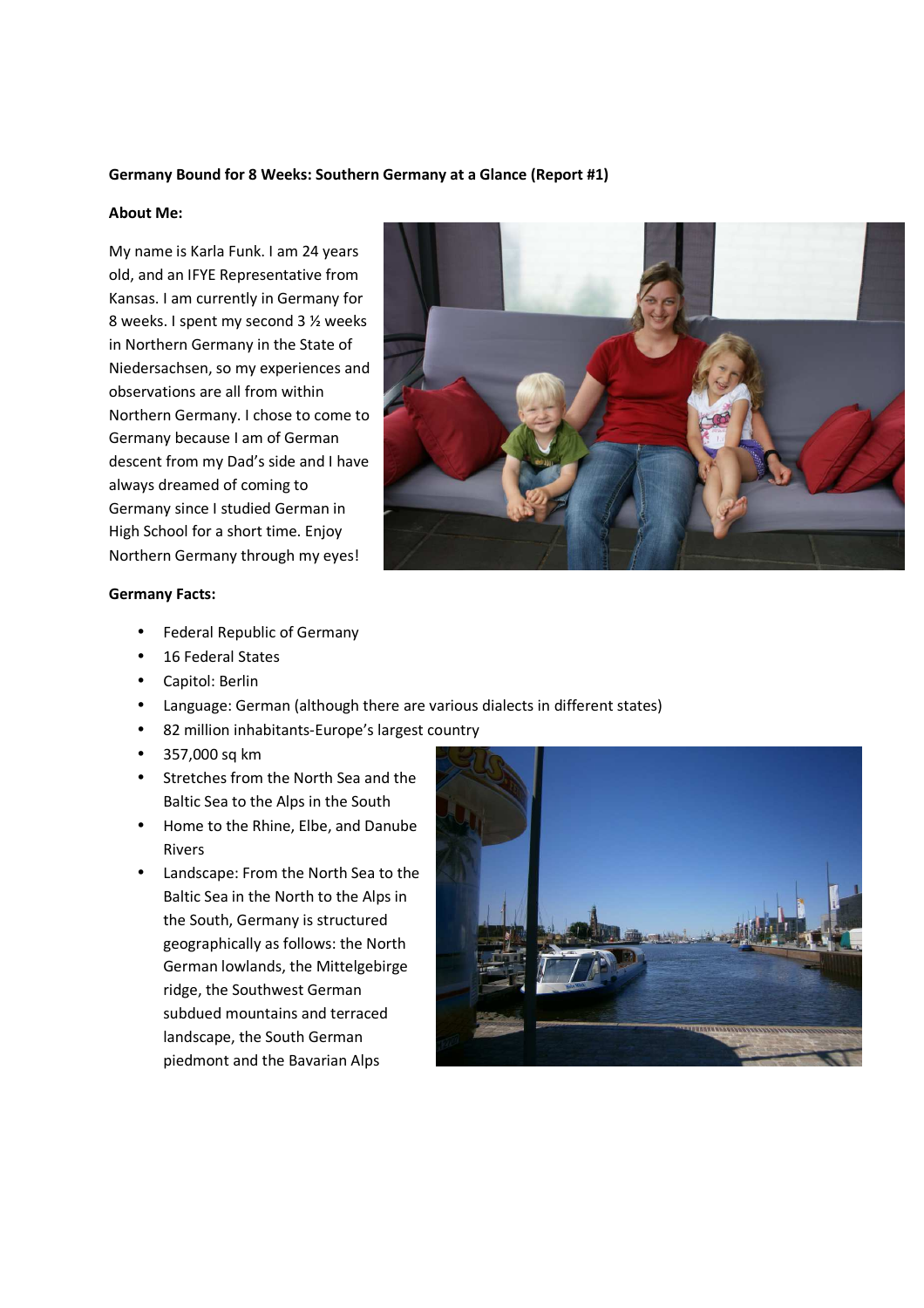### **Niedersachsen Facts:**

- Second Largest State in area: 47, 618 sq km
- Federal State of Bremen/Bremerhaben is within the state
- Capitol City: Hannover
- Population of 7.8 million
- Location: north-western Germany borders the North Sea and the Netherlands in the West.

### **Similarities/Differences:**

- **Festivals** 
	- o In Northern Germany there are several festivals that occur at the end of the summer. The festivals are called Schutzenfest and are a shooting festival. Members of the shooting clubs compete to improve and gain new medals as well as compete for the top awards within the club. Bands also play during these festivals.
- Recycling System
	- o In Germany the families separate trash into four sections:
		- **Plastic & Cardboard, Paper, Waste, and Compost**
- Nine Pin versus Bowling
	- o Nine Pin is very similar to bowling. There are nine pins at the end of the lane, and you send a ball down the lane to try and knock as many pins down along the way. The only difference is the size of the balls are smaller, the lane is dipped in the middle so it is harder to put a ball in the gutter, and the pins are repositioned using magnets. Although it seems to be a simple adjustment if you know how to bowl, but it is difficult as the lane and the ball are both smaller! But it is still quite fun to play, especially in a group!
- Animal Parks
	- o In Germany there are zoos and animal parks. We visited an animal park the first weekend I was at the Heinemann's.



Animal Parks are designed for younger children. There are a few exotic animals in the park, but most of the animals could stay outside or in sheds. But throughout the zoo there were dioramas of fables as well as a large playground right in the center! Definitely a great place to take children.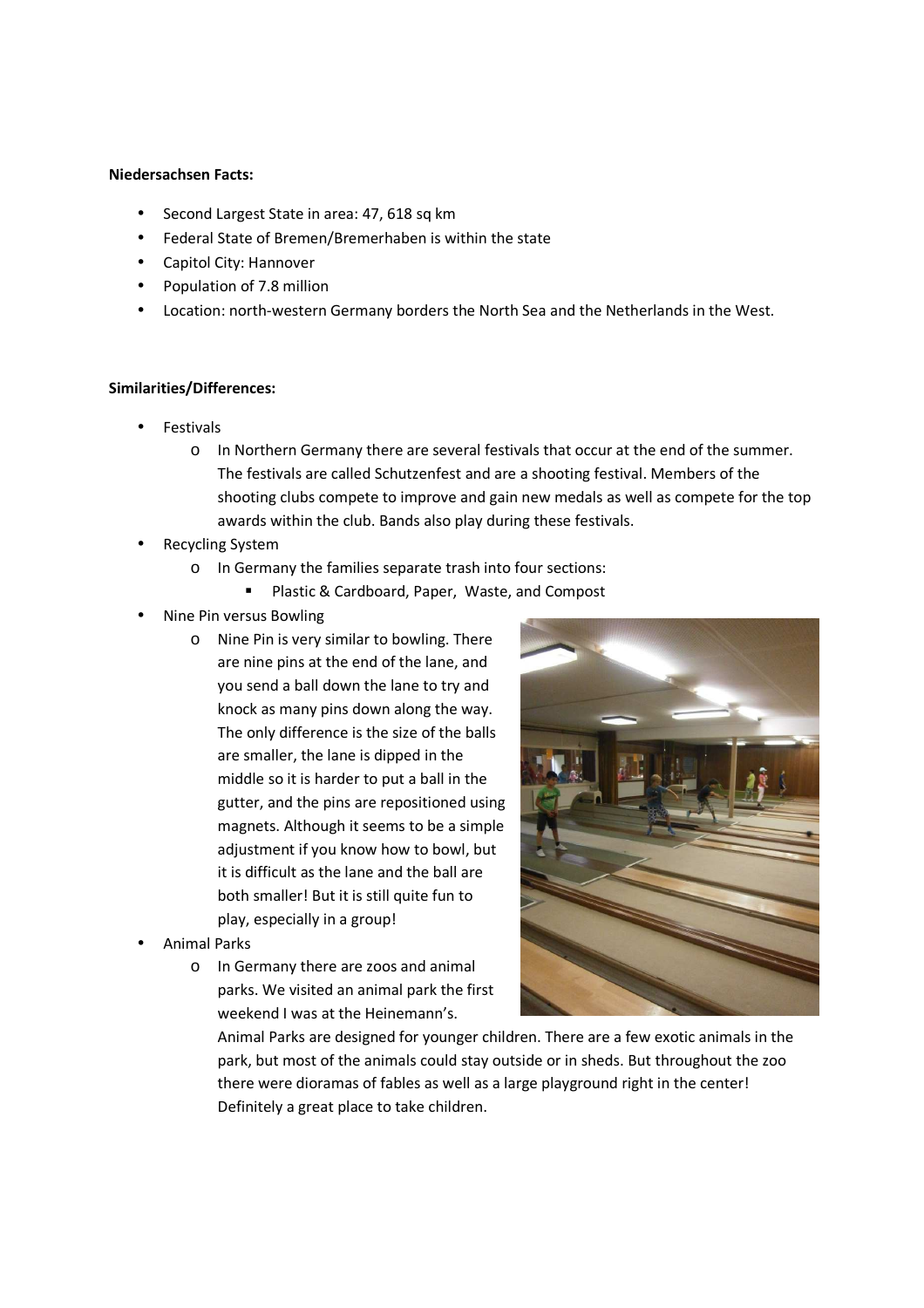

#### **Food:**

- Barbeque (grilled) food is popular all over Germany throughout the summer. It is common to eat grilled food almost every week in Germany in the summer.
- Crazy Traditional German Sandwich: Raw meat on bread with onion and salt/pepper! The meat is only good for 12 hours after it is butchered. I did try this the last day I was in Germany, and I actually found it to taste good, not slimy like you would expect raw meat to be, but flavorfull. (For those wondering, no I did not get sick either; not even a stomach ache!)
- With the Heinemann's I learned how to make **Rouladen** which is a traditional meat dish of thin beef steak, spread with mustard on top, then with salami, pickles, cheese, and other toppings desired, and then rolled and baked in the oven. It is wonderfully good!

# **One Favorite Activity of Mine:**

• One of my favorite activities at the Heinemann's (and this may seem odd) was going to the Corn Maize. In German it is called a Mai Labrynth. There were 5 of us who went: Ines, Bjarne, myself, Talina, and Talina's friend Hannah. It was so much fun to run around in the maze with the girls.

Often I would follow the girls as we searched for the next station, asking the girls: Links (left), Rechts (right), or straight ahead. And while the girls do not know Wizard of Oz, I my mind I made a reference to Scarecrow's reaction when Dorothy asks him for directions. The funny part is that we were in a corn maze as they were in a corn field during that scene! Besides chasing the girls



in the corn maze, I think playing with the children everyday was a highlight. I looked forward to playing with Talina and Bjarne each day and finding ways to communicate and learn new games!